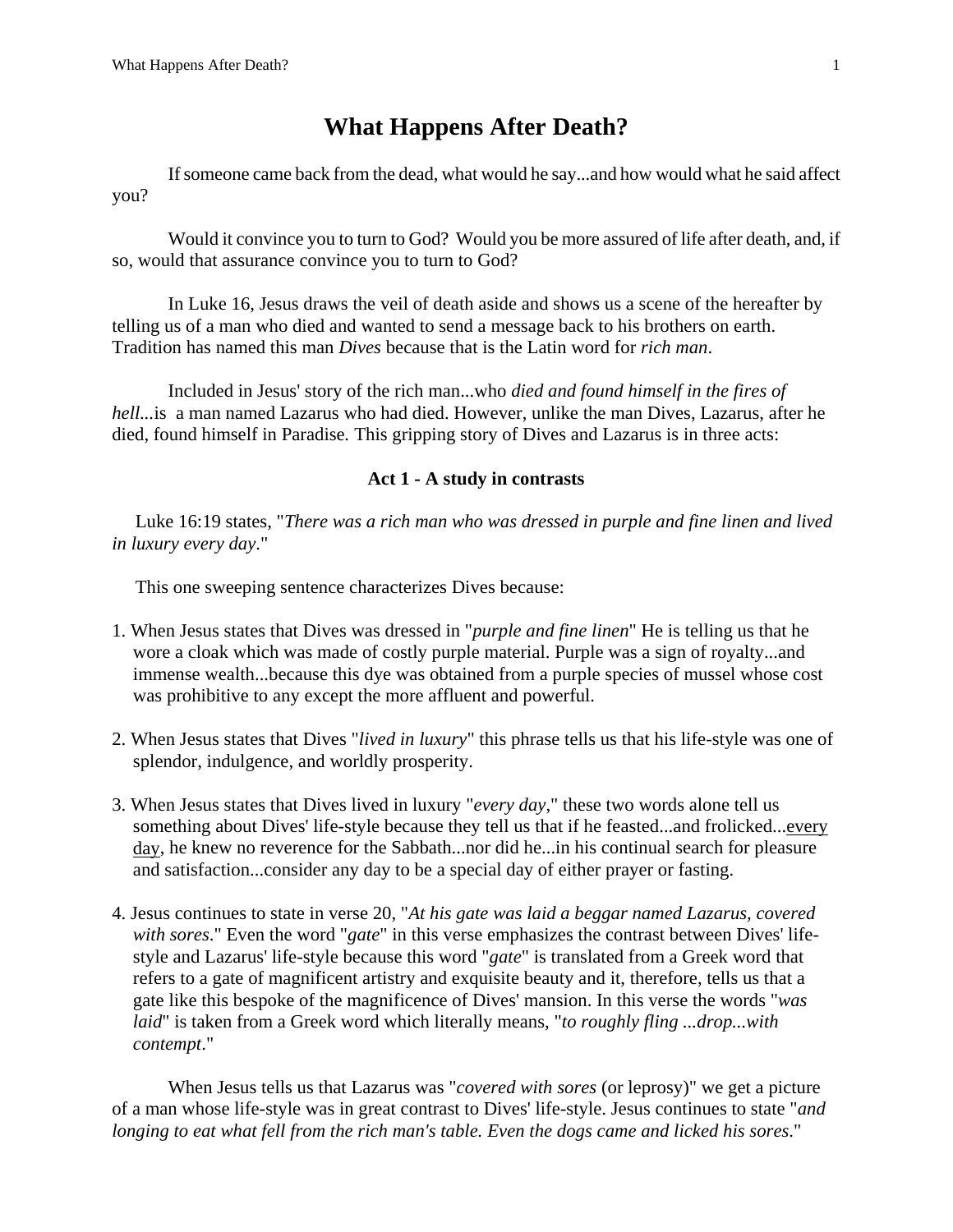We flinch when Jesus tells us that these despised, wild, alley dogs licked Lazarus' pussoozing sores because it indicates to us that Lazarus didn't even have enough strength to fight these dogs off him.

And now that the stage is set, we can say that the "*action*" of Act 1 can commence, as we see Dives . . . as he rides in his carriage through those magnificent gates of his mansion . . . look the other way when he sees Lazarus lying there.

When Act 1 closes we feel nothing but pity for Lazarus and indignant anger toward Dives' insensitivity...because...in our human frailty, we cry out, "*Is there no justice, how can God allow this inequality?*"

 Because Act one closes with our questions unanswered, we cannot help but feel an indignant anger at the injustice of it all as the curtain drops on Act One!

## **Act Two - Death is no respecter of persons.**

Because death is no respecter of persons, Verses 22 and 23 continue to tell us, "*The time came when the beggar died and the angels carried him to Abraham's side. The rich man also died and was buried*. *In hell, where he (Dives) was in torment, he looked up and saw Abraham far away, with Lazarus by his side*."

 Both men die...however...while Lazarus was "*carried by the angels to Abraham's side,*" (The phrase, "*Abraham's side,*" was a Jewish colloquium which referred to Paradise...a place of comfort, serenity, and peace...a realm of *bliss*), Dives wound up "*in hell, where he was in torment*."

Act two ushers us into the nether world...the realm of departed spirits ... the unseen world beyond the grave... where Jesus shows us *paradise* and a place called *Hades*. Both Paradise and Hades are a part of this unseen world after death, however, verse 23 tells us that they are separated from one another: "*A great gulf separated paradise from Hell."* The word *hell* is translated from the Greek word "*Gehenna*" which describes the place of eternal torment. When Jesus used this word *Gehenna*, those listening to Him knew exactly what kind of place He was describing because the refuse-heap, just outside the city of Jerusalem . . . which burned constantly and was never consumed . . . was referred to as "*Gehenna*."

 While both Lazarus and Dives were in the *"place of departed spirits,*" Lazarus was in Paradise and Dives was in the fires of Gehenna!

We are tempted to cry out, "Justice at last, Dives, finally got what he deserves!" However, our indignation over Dives blatant neglect of human need during his life begins to subside as we see Lazarus enjoying a kind of peace and comfort that this life could never have afforded him...even had he not been a beggar with leprosy.

 Because, slowly, uneasiness begins to grow within us as we wonder what implication Jesus is drawing for us, we are relieved when act two draws to a close.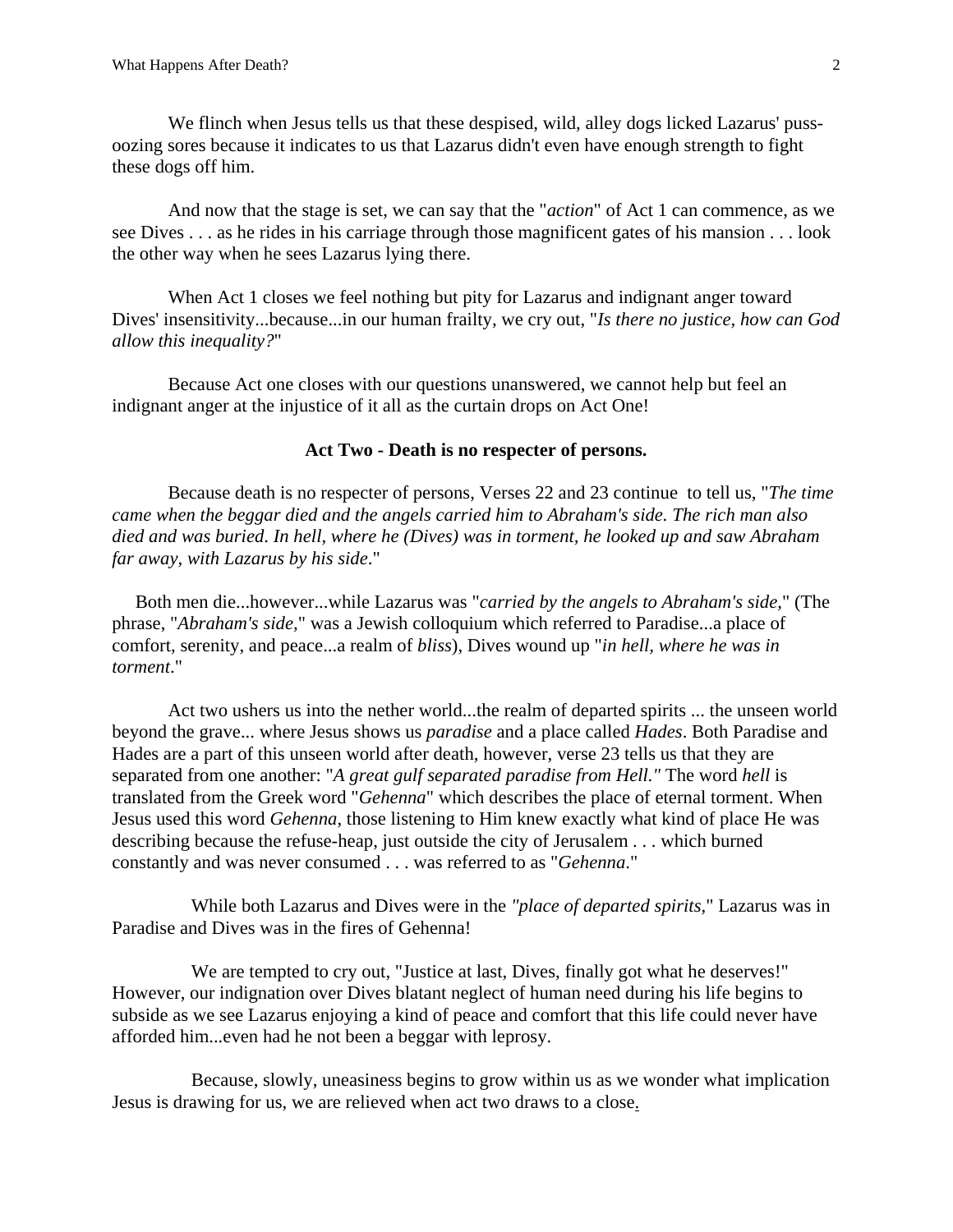## **Act Three - The condition after death**

 The scenery is not changed... the stage is still the same...our attention is riveted on Dives as he realizes where he is and that his condition in these eternal flames is irrevocable! No longer can he order his underlings to satisfy his every whim and desire! His plight is intensified as he looks beyond the wide-yawning gulf and sees Lazarus reclining in Abraham's bosom! Lazarus no longer has any leprous sores, his face is no longer pallid and, instead of the usual tortured look of hunger emanating from his countenance, joy now radiates from him, and around him, like a jewel in the noonday sun.

We hear the screech, and wrench, in Dives' voice as he calls across the great divide, "Father Abraham, have pity on me and send Lazarus to dip the tip of his finger in water and cool my tongue, because I am in agony in this fire." (vs. 23).

Dives is still giving orders, but, what a strange twist of destiny because, while back on earth, he had thrown bread-crumbs to Lazarus...which Lazarus had to fight the wild alley dogs for...he, now, was asking that this liberated leper cool his fevered tongue with just a drop of water!

Across the abyss, Abraham responds to him with tenderness, yet with unwavering firmness, as he says to him "*Son, remember that in your lifetime you received your good things, while Lazarus received bad things, but now he is comforted here and you are in agony*" (verse 25). These words flash like lightening in Dives' soul, however, the thunder which follows is even more devastating to him, as all hope of relief from this place of burning drains from him as Abraham continues to say to him, "*And besides all this, between us and you a great chasm has been fixed, so that those who want to go from here to you cannot, nor can anyone cross over from there to us*" (Verse 26). This condition is not temporary, but, rather, it is eternally permanent!

There is silence as these words toll their doom in Dives' soul! He has never expressed love for anyone except himself, and, now, with all expectation of release from this place gone, all there is left for him to do is *remember*, and regret. As the relentless flames leap about him, suddenly, the corridors of his mind are occupied by the first selfless thought he has ever entertained...that his five brothers, back on earth, must be warned!

They must be warned! Those who are not prepared for eternity beyond death's decisive door must be alerted about what their fate is.

There is anguish, and alarm, in his voice as, once again, he shouts across the chasm that divides him from Paradise, "*Then I beg you, father, Abraham, send Lazarus to my father's house, for I have five brothers. Let him warn them, so that they will not also come to this place of torment*."

Abraham's answer to Dives' plea is, "They have Moses and the Prophets; let them listen to them" (verse 29).

DON'T MISS THIS IMPORTANT REVELATION!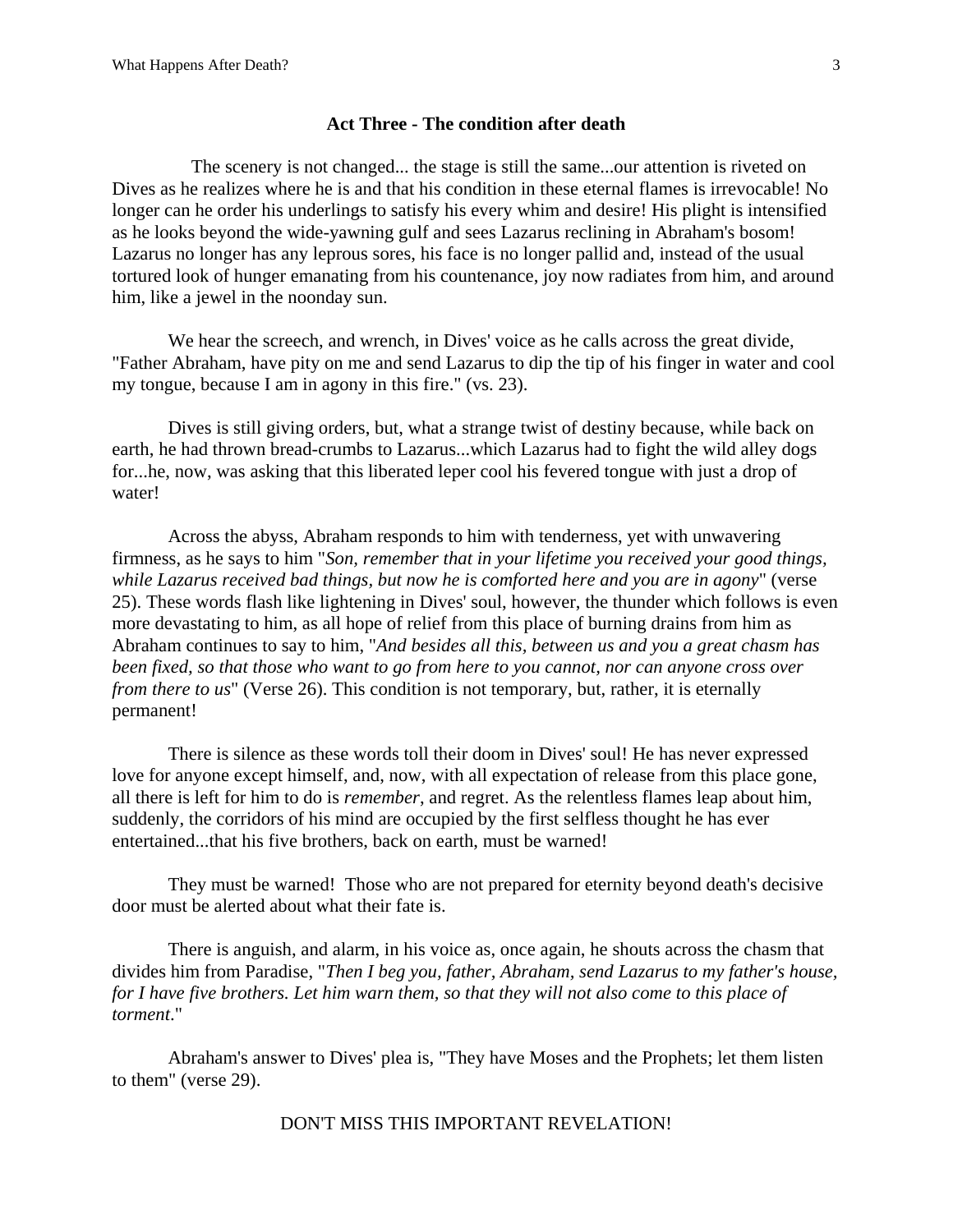Because Moses...(the Law)...and the Prophets, who sounded a clarion call for righteousness and justice...had clearly showed Dives the kind of life God had expected him to live, Dives had had ample warning of what his fate would be if he chose not to adhere to the basic requirements of the Law and the Prophets.

I dare not press this story too far...nor have it teach more than Jesus intended it to... however, because Dives was so completely self-centered that he failed to see the needs of those around him, he is the perfect example of what a Christian should not be because being othercentered is such an important part of Christianity...of Christian living... because...to be Christcentered is to, automatically, be other-centered. Doesn't Jesus teach us that what we do for the lost...the lonely...the imprisoned...the hungry...and...the sick... *we do unto Him*?

As the story continues, Dives...in verse 30...persists in his compassion for his brothers by saying, "No, father Abraham, but if someone from the dead goes to them, they will repent.'"

Our hearts are not so hard that they do not respond to Dives' plea with compassion ...a compassion that, strangely, makes us side with the very one which we viewed with such anger just two acts before! We cry out, "*Oh, yes, Abraham, send someone to warn them!"*

 However, Abraham's response echoes with the authority of the majesty, and awesomeness, of God as he says, "*If they do not listen to Moses and the Prophets, they will not be convinced even if someone rises from the dead*" (vs. 31).

 The curtain closes slowly on the final act and we cannot help but ask ourselves... concerning this alarming drama that Jesus plays out before our eyes..."What does it all mean?"

In this drama...as Jesus draws aside the thick, mysterious, veil that stands between the here-and-now and the then-and-forever-after...and as we begin to realize there is an inseparable link between the life we live now and how we will spend eternity...we cannot help but ask:

What is it exactly that Jesus is saying to us?

First, Jesus is teaching us that we will all live forever because immortality is not a choice ...death is never an ending, but, rather it is only a transition because, when our physical existence ends, our spiritual existence continues...we continue to live in spirit!

While this concept of eternal life is the basis of the Christian's vibrant hope, it is also the deepest anxiety for the person who does not know Christ because all fears have their root in the ultimate fear of dying. When one dies, the vital question is, "Where will he spend eternity?"

Secondly, Jesus, by this story, makes it disturbingly clear that there are two distinct realms of life after death. Leaving no room for any evasive argument, He states that there is a heaven and there is a hell.

Jesus assures those who believe in Him of their heavenly state when He says, "*Let not your heart be troubled you believe in God, believe also in Me. In My Father's house are many mansions, if it were not so I would have told you. I go to prepare a place for you. And if I go and prepare a place for you I will come again and receive you unto Myself that where I am there ye*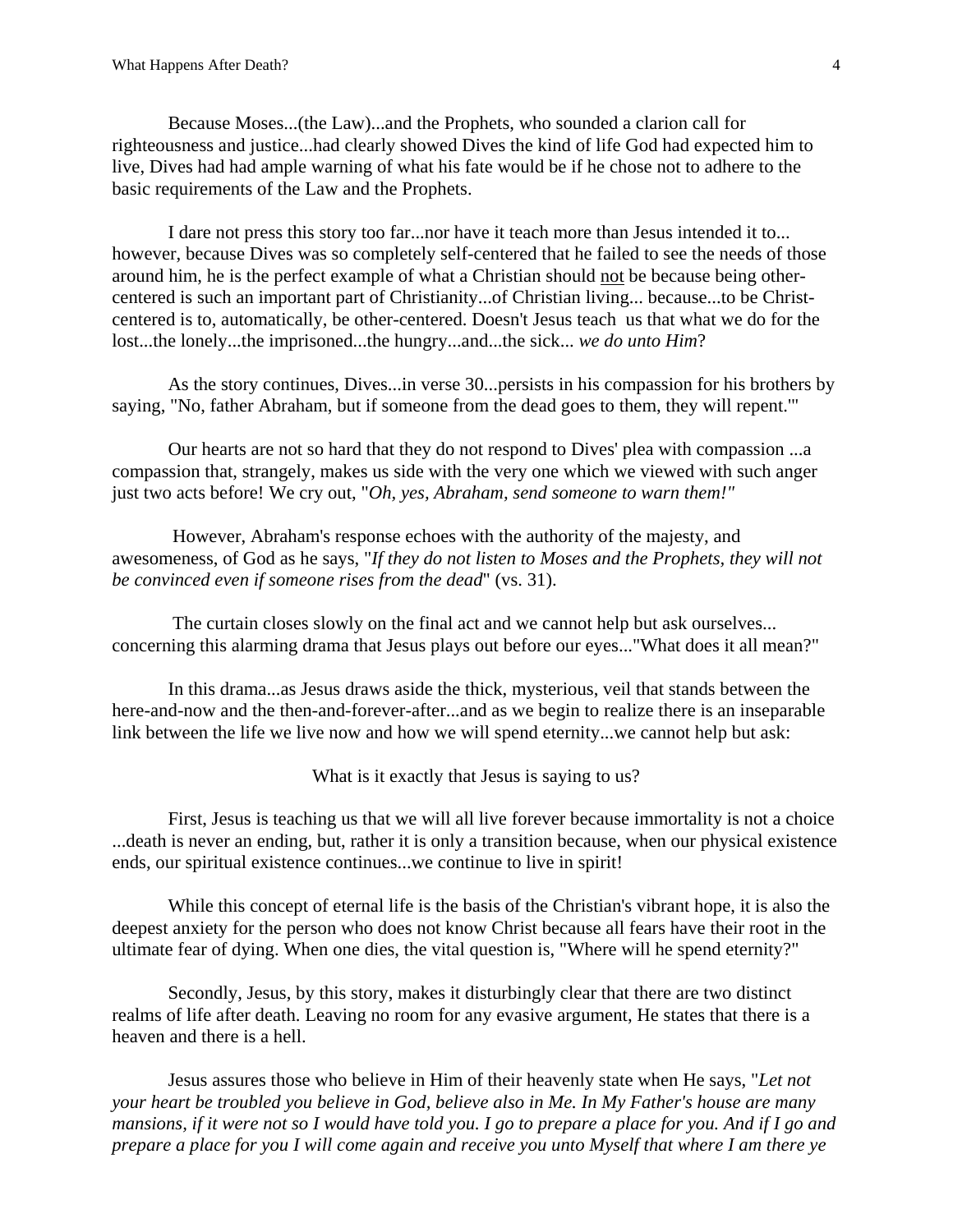*may be also.*" And, even on the cross, Jesus promised the penitent thief who believed in Him that he would be with Him in Paradise.

However, Jesus' assurance of a hell...for those who do not believe in Him...is just as vivid as is His assurance of a heaven for those who <u>do</u> ...and...when He warns of the danger of being cast into a hell of fire, He does so with a heart of love because His heart's desire for everyone is that he spend eternity in heaven in fellowship with God.

It was because Jesus cared so much that people not go to hell...and be eternally separated from God...and all His resources of love and forgiveness...that he gave His life on Calvary for them...and it is because He does not want hell to be anyone's ultimate destiny that He warns us about anything in our lives that would keep us from ultimate commitment to God and, therefore, from the potential of heaven!

Scripture teaches us that, "*God so loved the world that He gave His only begotten Son, that whosoever believes in Him should not perish, but have eternal life.*" Christ's abundant life is offered to us, not only on this side of the grave, but forever!

Thirdly, in this story, Jesus teaches us that what one believes... (and, what he does about what he believes)...determines his eternal destiny!

I must make it clear that Lazarus did not go to Paradise *because he was poor,* and Dives did not go to hell *because he was rich*...because...how rich...or poor...someone is has nothing to do with what Jesus was saying about one's eternal destiny!

Dives' destiny was sealed by a gulf that existed in his soul long before he died and, therefore, in reality, he continued to live in eternity in the spiritual condition in which he had spent the years of his life on earth. Because there was *poverty* in Dives' soul in the midst of his wealth, his existence was divided from God long before he experienced the gulf in Hades...and it was a gulf of his own choosing!

There is a gulf...a gulf *of insensitivity*...whenever there is a division between what one believes and how much he cares about others because the acid test of one's "*faith*" is his relationship with others...because...his relationship with others bespeaks of his relationship with Jesus Christ...because...*to be Christ-centered is to be other-centered*.

Dives had a growing chasm in his inner being...a gulf between him and God... that manifested itself in a gulf between himself and his fellowman! The needs of others around him were only an intrusion into his private world of "*living in luxury*." As a result of this, he was out of relationship with God... out of relationship with himself . . . and . . . out of relationship with others!

Fourthly, in this story, Jesus teaches about the importance of death . . . that death is incapable of destroying the inner person. Dives and Lazarus still were alive after death because death does not destroy the consciousness, the memory, or the self-identity of the person who dwelt within his body.

One of the most disturbing aspects of hell is that one will spend an eternity in the burning